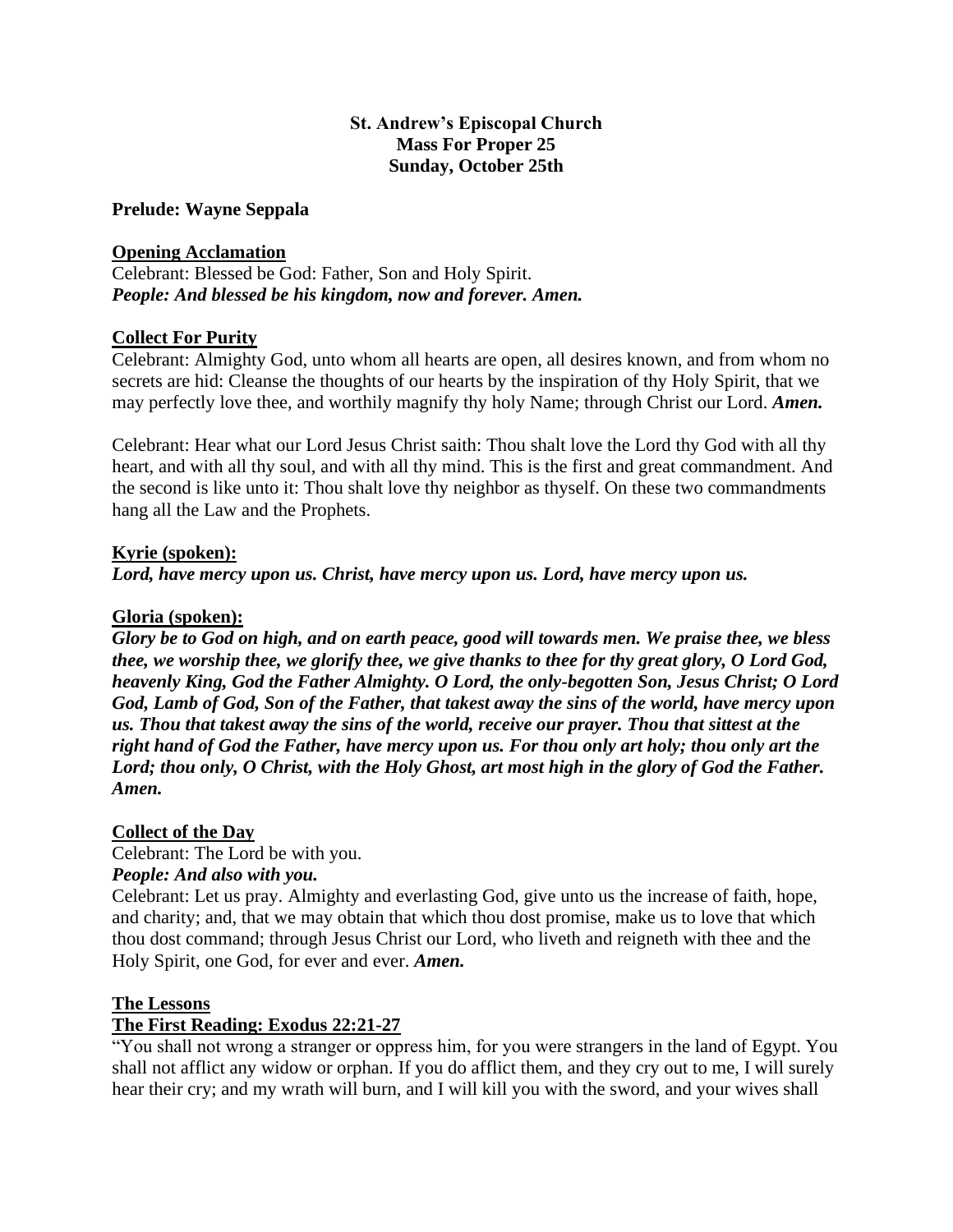become widows and your children fatherless. "If you lend money to any of my people with you who is poor, you shall not be to him as a creditor, and you shall not exact interest from him. If ever you take your neighbor's garment in pledge, you shall restore it to him before the sun goes down; for that is his only covering, it is his mantle for his body; in what else shall he sleep? And if he cries to me, I will hear, for I am compassionate.

Reader: The Word of the Lord.

*People: Thanks be to God.* 

### **Psalm 1**

1 Blessed is the man who walks not in the counsel of the wicked, nor stands in the way of sinners, nor sits in the seat of scoffers;

*2 but his delight is in the law of the Lord, and on his law he meditates day and night.*

3 He is like a tree planted by streams of water, that yields its fruit in its season, and its leaf does not wither. In all that he does, he prospers.

*4 The wicked are not so, but are like chaff which the wind drives away.*

5 Therefore the wicked will not stand in the judgment, nor sinners in the congregation of the righteous; *6 for the Lord knows the way of the righteous, but the way of the wicked will perish.*

# **Second Reading: 1 Thessalonians 2:1-8**

For you yourselves know, brethren, that our visit to you was not in vain; but though we had already suffered and been shamefully treated at Philippi, as you know, we had courage in our God to declare to you the gospel of God in the face of great opposition. For our appeal does not spring from error or uncleanness, nor is it made with guile; but just as we have been approved by God to be entrusted with the gospel, so we speak, not to please men, but to please God who tests our hearts. For we never used either words of flattery, as you know, or a cloak for greed, as God is witness; nor did we seek glory from men, whether from you or from others, though we might have made demands as apostles of Christ. But we were gentle among you, like a nurse taking care of her children. So, being affectionately desirous of you, we were ready to share with you not only the gospel of God but also our own selves, because you had become very dear to us. Reader: The Word of the Lord.

*People: Thanks be to God.* 

#### **The Gospel: Matthew 22:34-46**

Celebrant: The Holy Gospel of our Lord Jesus Christ according to St. Matthew.

## *People: Glory to you Lord Christ.*

But when the Pharisees heard that he had silenced the Sad′ducees, they came together. And one of them, a lawyer, asked him a question, to test him. "Teacher, which is the great commandment in the law?" And he said to him, "You shall love the Lord your God with all your heart, and with all your soul, and with all your mind. This is the great and first commandment. And a second is like it, You shall love your neighbor as yourself. On these two commandments depend all the law and the prophets." Now while the Pharisees were gathered together, Jesus asked them a question, saying, "What do you think of the Christ? Whose son is he?" They said to him, "The son of David." He said to them, "How is it then that David, inspired by the Spirit, calls him Lord, saying, 'The Lord said to my Lord, Sit at my right hand, till I put thy enemies under thy feet'? If David thus calls him Lord, how is he his son?" And no one was able to answer him a word, nor from that day did any one dare to ask him any more questions. Celebrant: This is the Gospel of the Lord.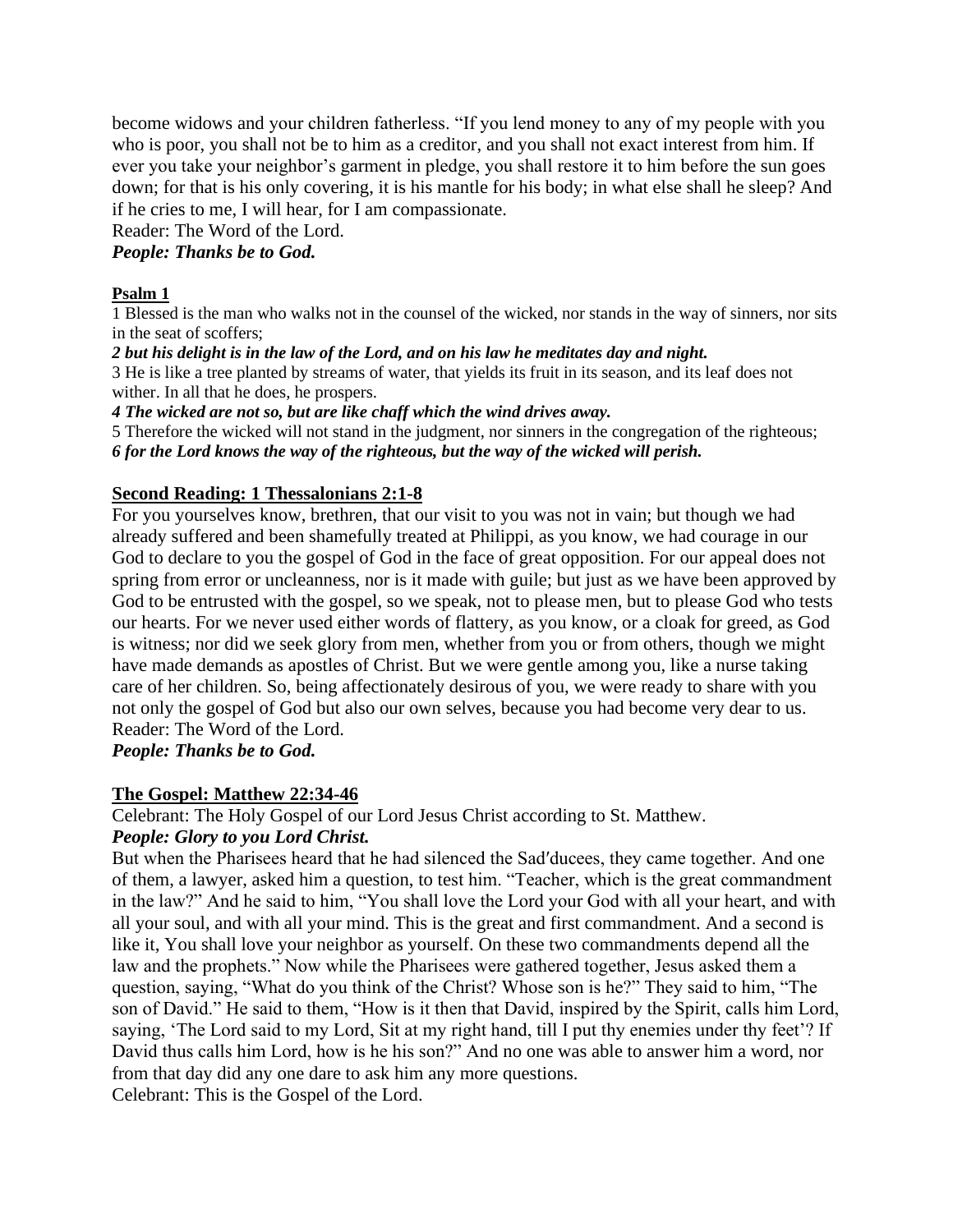*People: Praise to you Lord Christ.* 

**The Sermon** 

The Reverend Harold V. Reed

# **The Nicene Creed**

Celebrant and People: *I believe in one God, the Father, the Almighty, maker of heaven and earth, and of all things visible and invisible; And in one Lord Jesus Christ, the only-begotten Son of God, begotten of his Father before all worlds, God of God, Light of Light, very God of very God, begotten, not made, being of one substance with the Father; by whom all things were made; who for us men and for our salvation came down from heaven, and was incarnate by the Holy Ghost of the Virgin Mary, and was made man; and was crucified also for us under Pontius Pilate; he suffered and was buried; and the third day he rose again according to the Scriptures, and ascended into heaven and sitteth on the right hand of the Father; and he shall come again, with glory, to judge both the quick and the dead; whose kingdom shall have no end. And I believe in the Holy Ghost, the Lord, and Giver of Life, who proceedeth from the Father and the Son; who with the Father and the Son together is worshiped and glorified; who spake by the Prophets. And I believe one holy Catholic and Apostolic Church; I acknowledge one Baptism for the remission of sins; and I look for the resurrection of the dead, and the life of the world to come. Amen.*

# **The Prayers Of The People**

(In the course of the silence after each bidding, the People offer their own prayers silently, Opens with prayers for St. Andrew's)

I ask your prayers for God's people throughout the world; for our Bishop(s)  $\cdot$ ; for this gathering; and for all ministers and people. Pray for the Church. **(Silence)**

I ask your prayers for peace; for goodwill among nations; and for the well-being of all people. Pray for justice and peace. **(Silence)**

I ask your prayers for the poor, the sick, the hungry, the oppressed, and those in prison. Pray for those in any need or trouble. **(Silence)**

I ask your prayers for all who seek God, or a deeper knowledge of him. Pray that they may find and be found by him. **(Silence)**

I ask your prayers for the departed [especially \_\_\_]. Pray for those who have died. **(Silence)**

Praise God for those in every generation in whom Christ has been honored [especially whom we remember today]. Pray that we may have grace to glorify Christ in our own day. **(Silence)**

# **Concluding Collect**

Celebrant: Lord Jesus Christ, you said to your apostles, "Peace I give to you; my own peace I leave with you:" Regard not our sins, but the faith of your Church, and give to us the peace and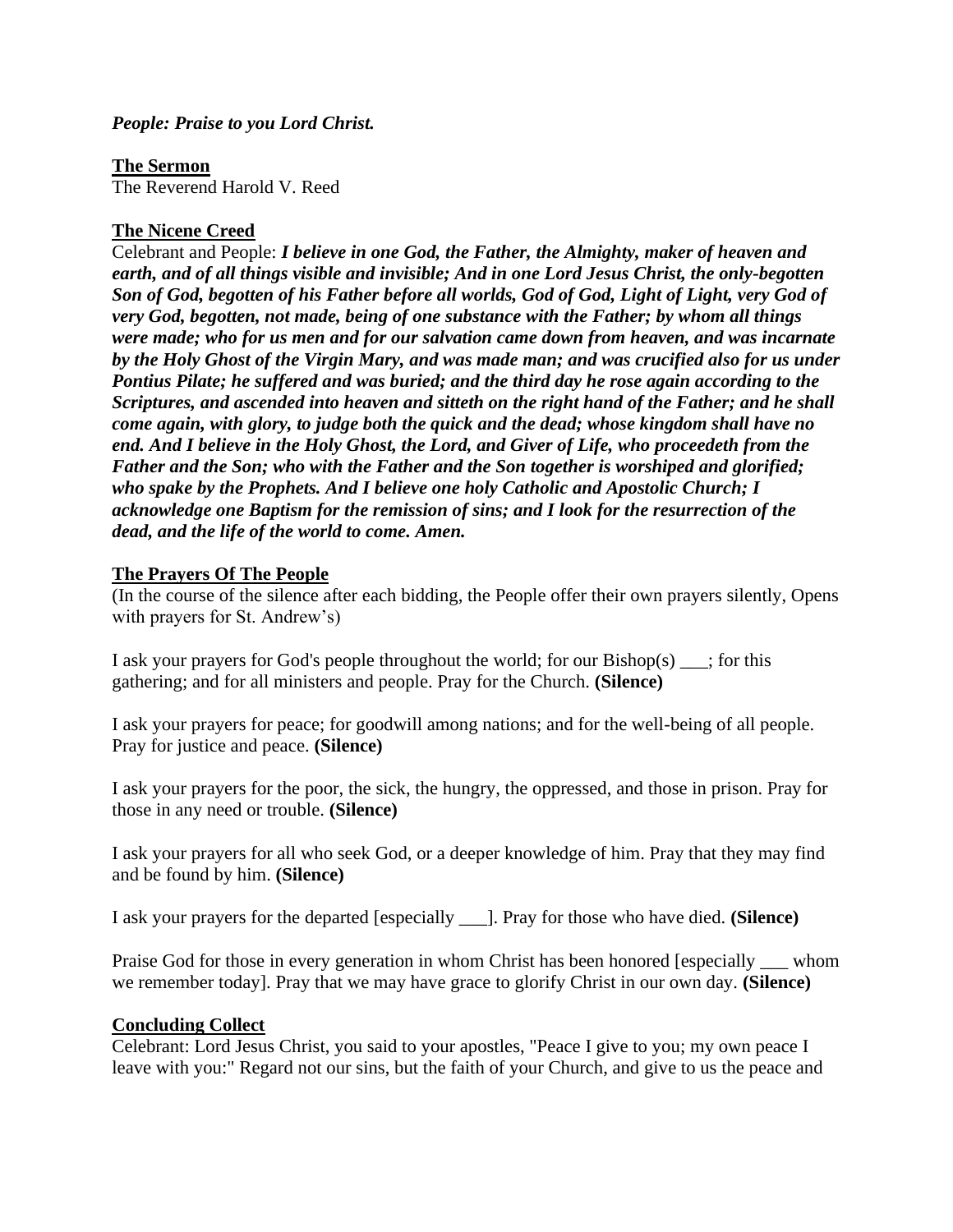unity of that heavenly City, where with the Father and the Holy Spirit you live and reign, now and for ever. *Amen.*

## **The Confession of Sin and Absolution**

Celebrant: Let us humbly confess our sins unto Almighty God.

*Most merciful God, we confess that we have sinned against you in thought, word, and deed, by what we have done, and by what we have left undone. We have not loved you with our whole heart; we have not loved our neighbors as ourselves. We are truly sorry and we humbly repent. For the sake of your Son Jesus Christ, have mercy on us and forgive us; that we may delight in your will, and walk in your ways, to the glory of your Name. Amen.*

Celebrant: Almighty God, our Heavenly Father, who of his great mercy hath promised forgiveness of sins to all those who with hearty repentance and true faith turn unto him, have mercy upon you, pardon and deliver you from all your sins, confirm and strengthen you in all goodness, and bring you to everlasting life; through Jesus Christ our Lord. *Amen.*

# **The Peace**

Celebrant: May the peace of the Lord be always with you. *People: And also with you.* (Stay in place and greet one another with the sign of peace in the name of the Lord)

## **The Great Thanksgiving**

Celebrant: The Lord be with you. *People: And also with you.* Celebrant: Lift up your hearts. *People: We lift them to the Lord.* Celebrant: Let us give thanks to the Lord our God. *People: It is right to give him thanks and praise.*

It is right, and a good and joyful thing, always and everywhere to give thanks to you, Father Almighty, Creator of heaven and earth.

[Here a Proper Preface is said on all Sundays]

Therefore we praise you, joining our voices with Angels and Archangels and with all the company of heaven, who for ever sing this hymn to proclaim the glory of your Name:

## *Holy, Holy, Holy Lord, God of power and might, heaven and earth are full of your glory. Hosanna in the highest. Blessed is he who comes in the name of the Lord. Hosanna in the highest.*

Holy and gracious Father: In your infinite love you made us for yourself, and, when we had fallen into sin and become subject to evil and death, you, in your mercy, sent Jesus Christ, your only and eternal Son, to share our human nature, to live and die as one of us, to reconcile us to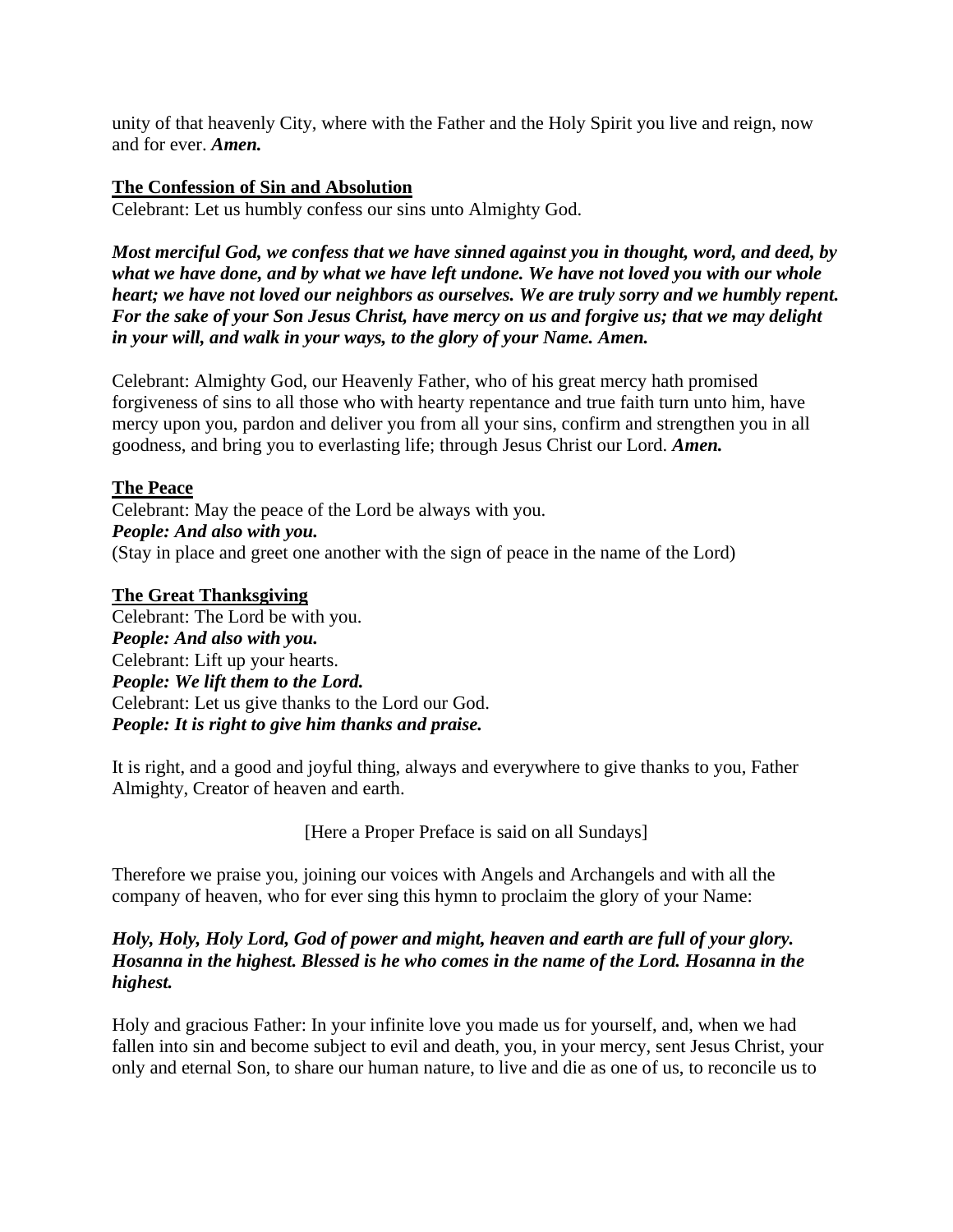you, the God and Father of all. He stretched out his arms upon the cross, and offered himself, in obedience to your will, a perfect sacrifice for the whole world.

On the night he was handed over to suffering and death, our Lord Jesus Christ took bread; and when he had given thanks to you, he broke it, and gave it to his disciples, and said, "Take, eat: This is my Body, which is given for you. Do this for the remembrance of me."

After supper he took the cup of wine; and when he had given thanks, he gave it to them, and said, "Drink this, all of you: This is my Blood of the new Covenant, which is shed for you and for many for the forgiveness of sins. Whenever you drink it, do this for the remembrance of me."

Therefore we proclaim the mystery of faith: *Christ has died. Christ is risen. Christ will come again.*

We celebrate the memorial of our redemption, O Father, in this sacrifice of praise and thanksgiving. Recalling his death, resurrection, and ascension, we offer you these gifts.

Sanctify them by your Holy Spirit to be for your people the Body and Blood of your Son, the holy food and drink of new and unending life in him. Sanctify us also that we may faithfully receive this holy Sacrament, and serve you in unity, constancy, and peace; and at the last day bring us with all your saints into the joy of your eternal kingdom.

All this we ask through your Son Jesus Christ: By him, and with him, and in him, in the unity of the Holy Spirit all honor and glory is yours, Almighty Father, now and for ever. *Amen.*

And now, as our Savior Christ has taught us, we are bold to say,

*Our Father, who art in heaven, hallowed be thy Name, thy kingdom come, thy will be done, on earth as it is in heaven. Give us this day our daily bread. And forgive us our trespasses, as we forgive those who trespass against us. And lead us not into temptation, but deliver us from evil. For thine is the kingdom, and the power, and the glory, for ever and ever. Amen.*

#### **The Breaking of the Bread**

Celebrant: Alleluia. Christ our Passover is sacrificed for us. *People: Therefore let us keep the feast. Alleluia.*

#### **Agnus Dei (Spoken)**

Celebrant and People: *O Lamb of God, that takest away the sins of the world, have mercy upon us. O Lamb of God, that takest away the sins of the world, have mercy upon us. O Lamb of God, that takest away the sins of the world, grant us thy peace.*

Celebrant: Behold the Lamb of God. Behold Him that takest away the sins of the world. *People: Lord I am not worthy to receive you but speak the Word only and my soul shall be healed.*

#### **Communion**